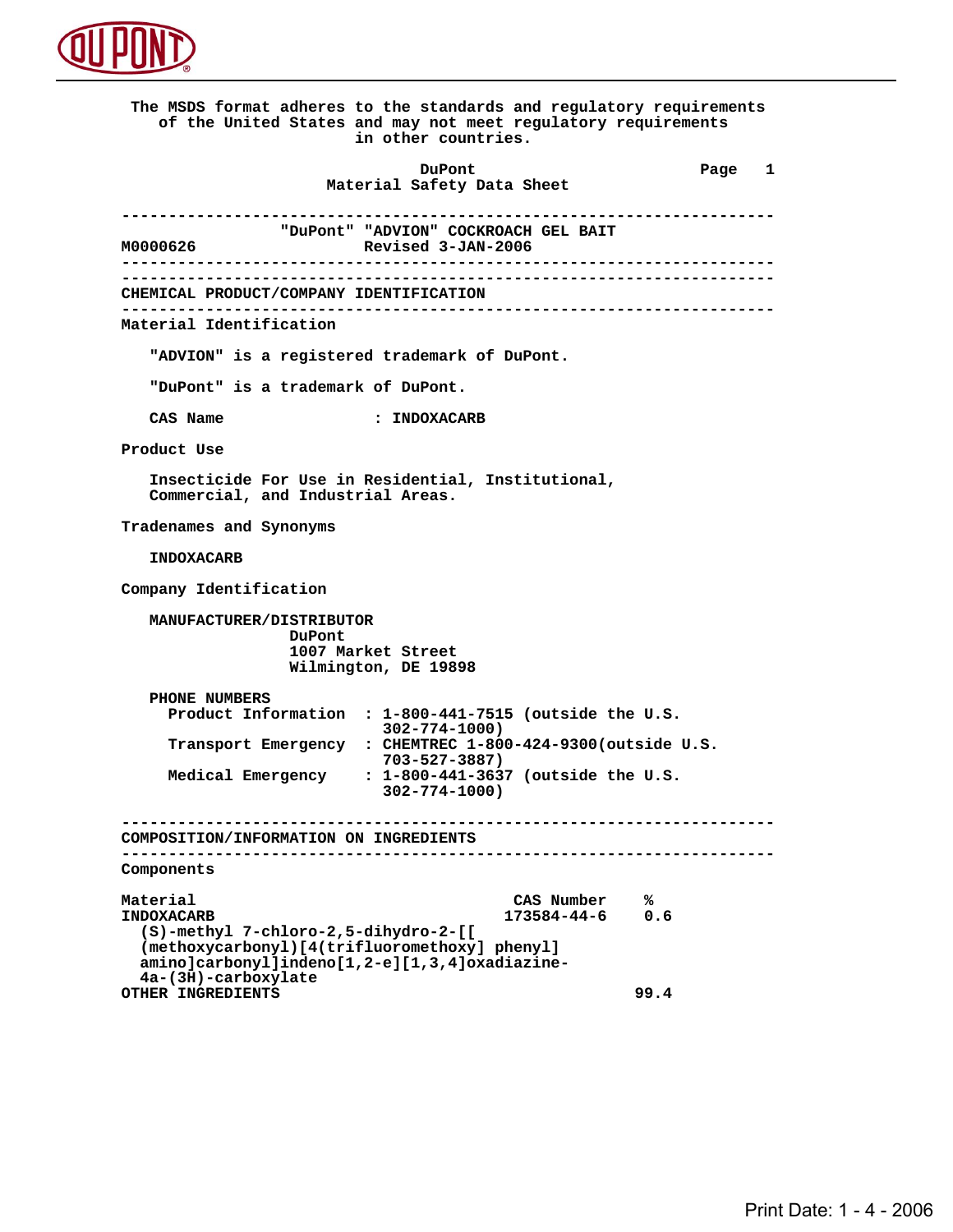# **---------------------------------------------------------------------- HAZARDS IDENTIFICATION ---------------------------------------------------------------------- Emergency Overview CAUTION. Avoid contact with skin, eyes or clothing. Wash thoroughly with soap and water after handling. KEEP OUT OF REACH OF CHILDREN. Avoid treating areas that are easily accessible to children and pets. Potential Health Effects Based on animal testing, no biologically significant effects are expected from skin or eye contact or by ingestion. Carcinogenicity Information None of the components present in this material at concentrations equal to or greater than 0.1% are listed by IARC, NTP, OSHA or ACGIH as a carcinogen. ---------------------------------------------------------------------- FIRST AID MEASURES ---------------------------------------------------------------------- First Aid IF ON SKIN OR CLOTHING: No specific intervention is indicated as the product is not likely to be hazardous to the skin. Consult a physician if necessary. IF INHALED: No specific intervention is indicated as the product is not likely to be hazardous by inhalation. Consult a physician if necessary. IF IN EYES: No specific intervention is indicated as the product is not likely to be hazardous to the eyes. Consult a physician if necessary. IF SWALLOWED: No specific intervention is indicated as the product is not likely to be hazardous by ingestion. Consult a physician if necessary. Have the product container or label with you when calling a poison control center or doctor, or going for treatment. You may also contact 1-800-441-3637 for emergency medical treatment information.**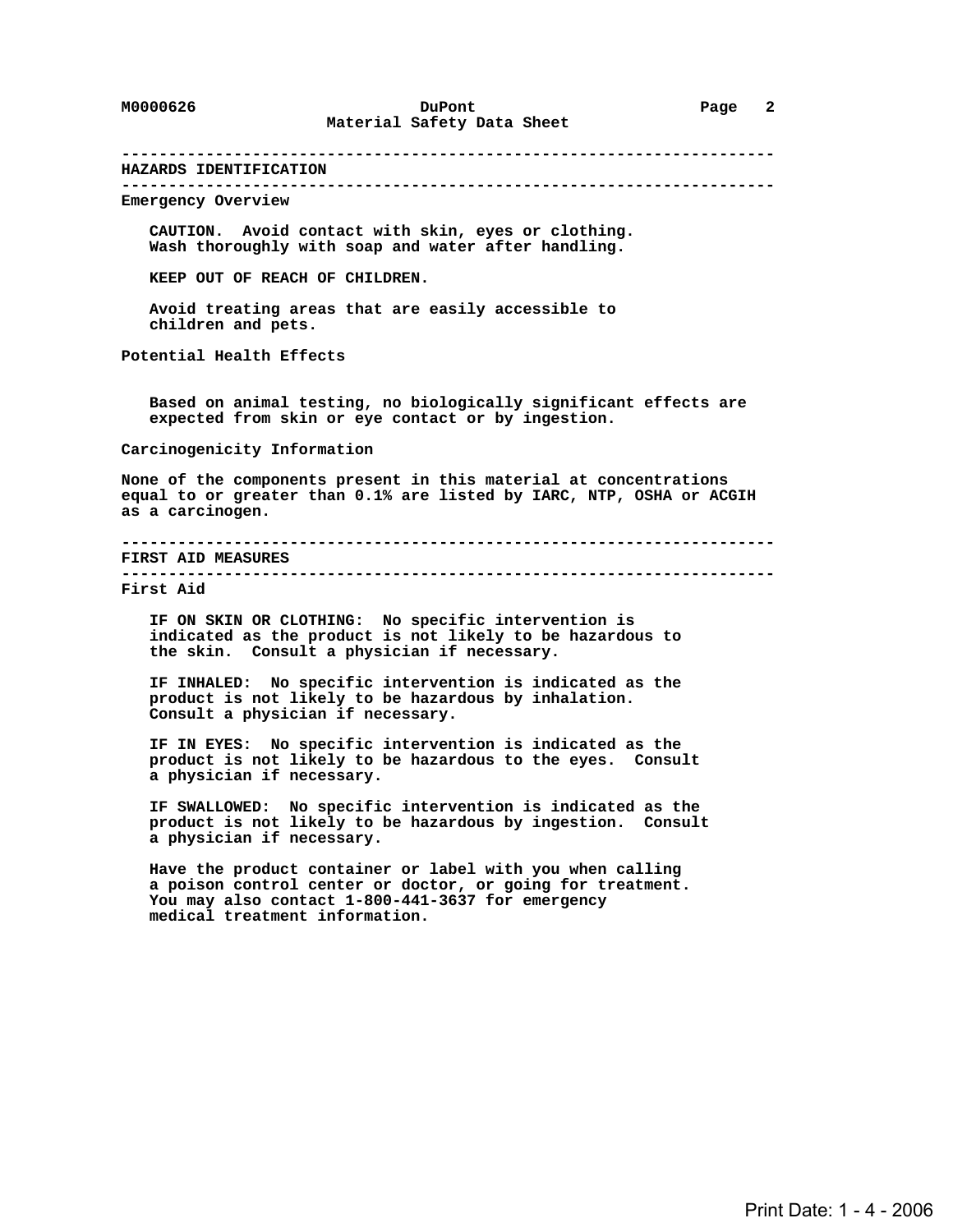**---------------------------------------------------------------------- FIRE FIGHTING MEASURES ----------------------------------------------------------------------**

 **Flammable Properties**

 **Flashpoint: >100°C**

 **Not a fire or explosion hazard.**

 **Extinguishing Media**

 **Water, Water Spray, Foam, Dry Chemical, CO2.**

 **Fire Fighting Instructions**

 **Keep personnel removed and upwind of fire. Wear self-contained breathing apparatus. Wear full protective equipment.**

 **----------------------------------------------------------------------**

 **ACCIDENTAL RELEASE MEASURES**

 **----------------------------------------------------------------------**

 **Safeguards (Personnel)**

 **NOTE: Review FIRE FIGHTING MEASURES and HANDLING (PERSONNEL) sections before proceeding with clean-up. Use appropriate PERSONAL PROTECTIVE EQUIPMENT during clean-up.**

 **Evacuate personnel, thoroughly ventilate area, use self-contained breathing apparatus.**

 **Initial Containment**

 **Follow applicable Federal, State/Provincial and Local laws/ regulations. Prevent material from entering sewers, waterways, or low areas.**

 **Spill Clean Up**

 **For small spills, use cloth or paper towels and place collected material and towels in appropriate container for disposal.**

 **For larger spills, soak up with sawdust, sand, oil dry or other absorbent material. Shovel or sweep up and transfer to an approved waste container for disposal. After removal of spilled material, wash the affected areas with water and detergent.**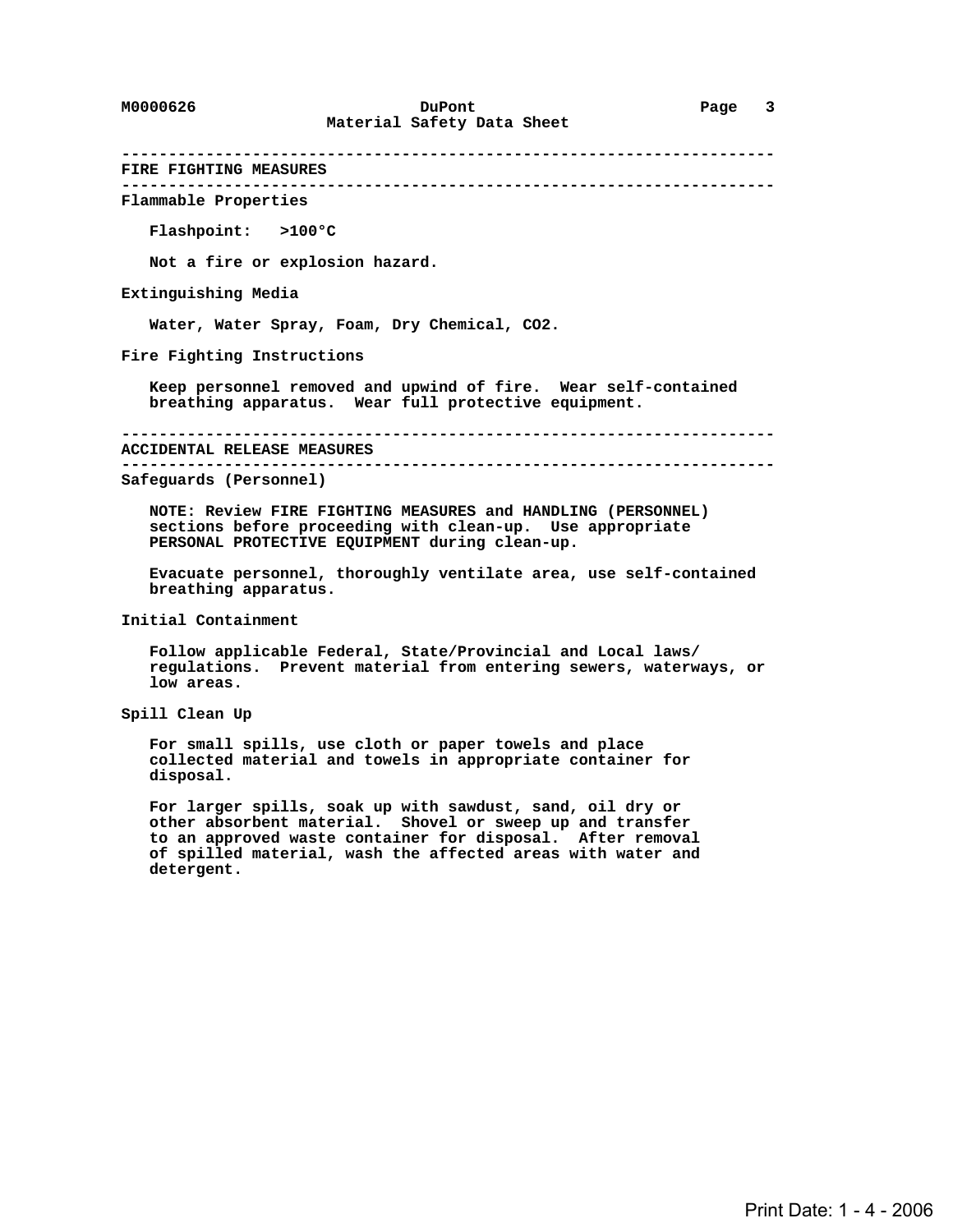**---------------------------------------------------------------------- HANDLING AND STORAGE ---------------------------------------------------------------------- Handling (Personnel) Do not apply to surfaces that food contacts. Do not allow open foods to contact gel material. Wash thoroughly with soap and water after handling. Handling (Physical Aspects) Do not use this product in or on electrical equipment where a possibility of shock hazard exists. Environmental Hazards Do not apply directly to water, or to areas where surface water is present or to intertidal areas below the mean high water mark. Storage Do not contaminate water, food, or feed by storage and disposal. Store in a cool, dry place inaccessible to children and pets. ---------------------------------------------------------------------- EXPOSURE CONTROLS/PERSONAL PROTECTION ---------------------------------------------------------------------- Personal Protective Equipment No PPE is specified for use when using this product according to label directions; however, avoid contact with skin, eyes and clothing. Exposure Guidelines Applicable Exposure Limits INDOXACARB PEL (OSHA) : Particulates (Not Otherwise Regulated) 15 mg/m3, 8 Hr. TWA, total dust 5 mg/m3, 8 Hr. TWA, respirable dust** AEL \* (DuPont)  **8 & 12 Hr. TWA, Respirable \* AEL is DuPont's Acceptable Exposure Limit. Where governmentally imposed occupational exposure limits which are lower than the AEL**

 **are in effect, such limits shall take precedence.**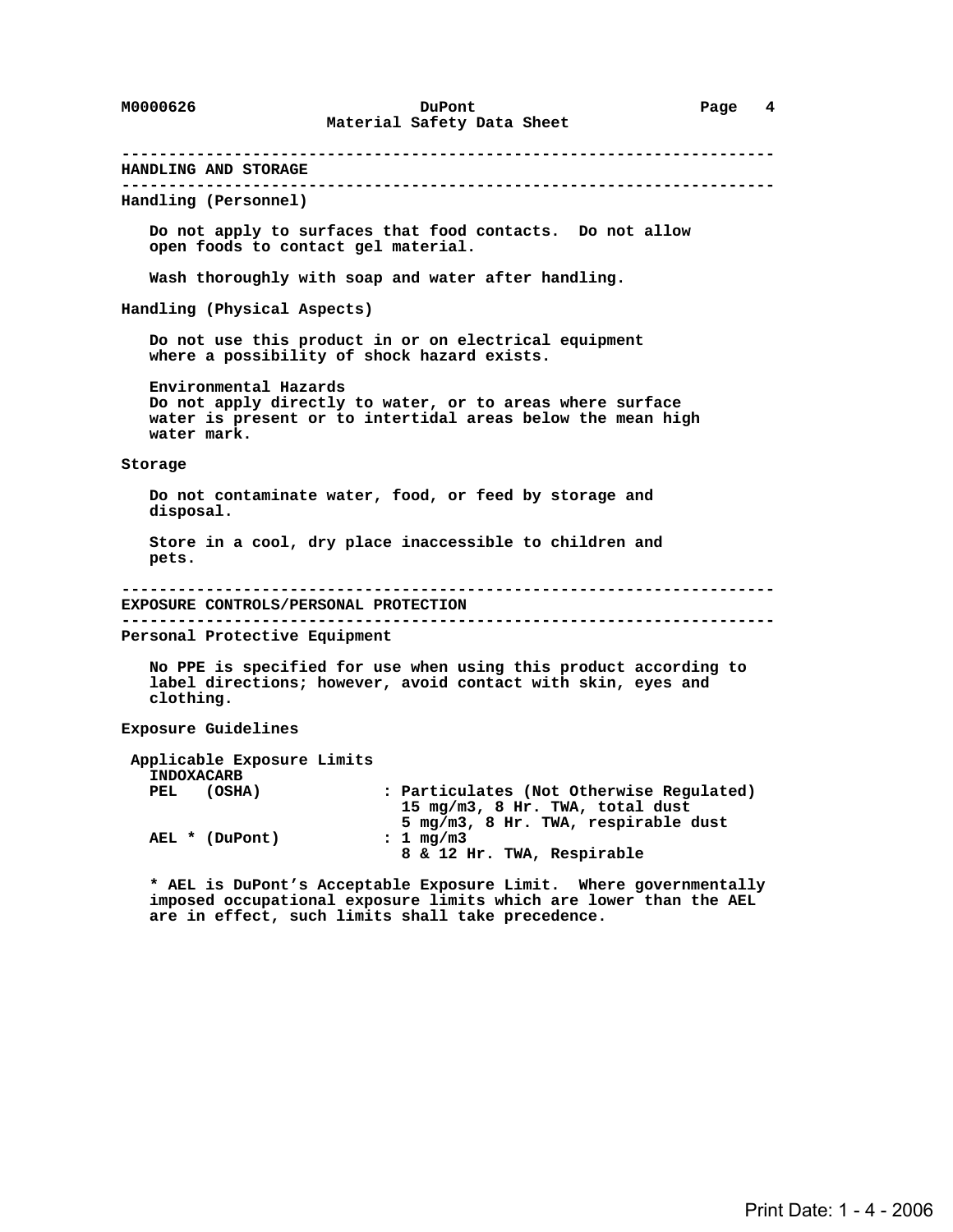**---------------------------------------------------------------------- PHYSICAL AND CHEMICAL PROPERTIES ---------------------------------------------------------------------- Physical Data Form : Gel Color : Brown :** Faint, non-descript  **Density : 1.141 g/mL @ 22°C PH : 7.3 (1% solution in water) Solubility in Water : 0.2 ppm (a.i) ---------------------------------------------------------------------- STABILITY AND REACTIVITY ---------------------------------------------------------------------- Incompatibility with Other Materials None reasonably foreseeable. ---------------------------------------------------------------------- TOXICOLOGICAL INFORMATION ---------------------------------------------------------------------- Animal Data DuPont Advion Cockroach Gel Bait Oral LD50: > 5000 mg/kg in female rats Dermal LD50: > 5000 mg/kg in male/female rats DuPont Advion Cockroach Gel Bait is not a skin or eye irritant, and is not a skin sensitizer in animal tests. ---------------------------------------------------------------------- ECOLOGICAL INFORMATION ---------------------------------------------------------------------- Ecotoxicological Information Note that the following results are based on tests conducted under laboratory conditions using the technical material as the test substance. The technical material used in the tests contained 94.5% of the insecticidally active isomer and inactive isomer in an approximately 75:25 ratio. (94.5% DPX-MP062 Technical) AQUATIC TOXICITY: 96 hour LC50 - Bluegill sunfish: 0.90 mg/L. 96 hour LC50 - Rainbow trout : 0.65 mg/L. 48 hour EC50 - Daphnia magna : 0.60 mg/L. Based on the above results for fish and invertebrates, risk quotients (RQs) were < 0.002 and no levels of concern (LOCs) were exceeded. AVIAN TOXICITY: Acute Oral LD50 - Bobwhite Quail : 98 mg/kg. Acute Dietary LC50 - Bobwhite Quail: 808 ppm Acute Dietary LC50 - Mallard Duck : >5620 ppm**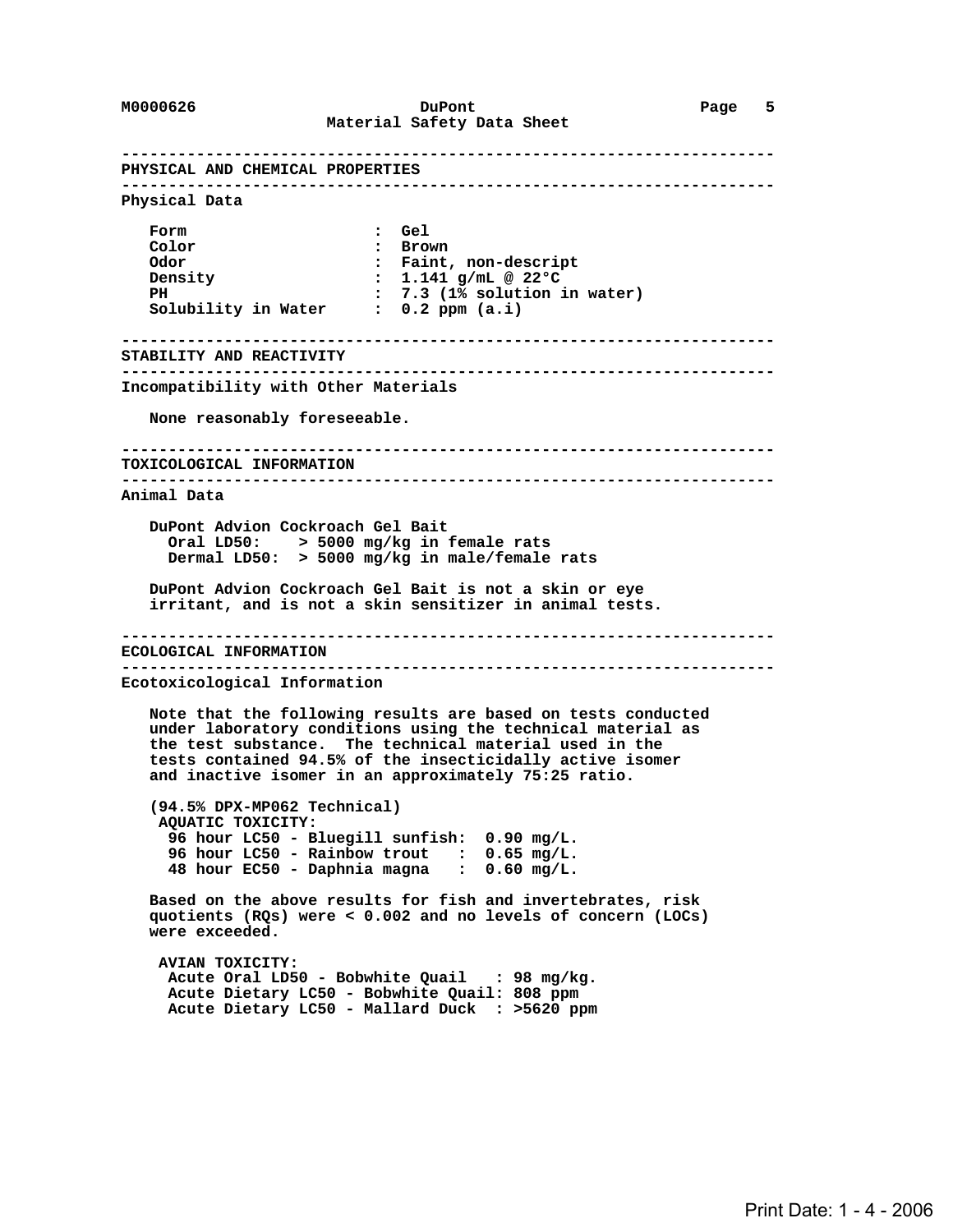## **M0000626 DuPont Page 6 Material Safety Data Sheet**

### **(ECOLOGICAL INFORMATION - Continued)**

 **Based on the above results for birds, acute RQs were < 0.03 and chronic RQs were < 0.1, and no LOCs were exceeded.**

 **----------------------------------------------------------------------**

#### **DISPOSAL CONSIDERATIONS**

 **----------------------------------------------------------------------**

#### **Waste Disposal**

 **Do not contaminate water, food, or feed by storage or disposal.**

 **Do not reuse/refill the gel bait dispenser. Place empty dispensers in trash or offer for recycling if available.**

 **If partially filled: Wrap in newspaper and discard in trash or call your local solid waste authority or 1-888-638-7668 for disposal instructions.**

 **Container Disposal**

 **Do not reuse/refill the gel bait dispenser. Place empty dispensers in trash, offer for recycling, or call your local solid waste authority or 1-888-638-7668 for disposal instructions.**

#### **---------------------------------------------------------------------- TRANSPORTATION INFORMATION**

 **----------------------------------------------------------------------**

 **Shipping Information**

 **DOT/IMO/IATA**

 **Proper Shipping Name : Not Regulated**

 **----------------------------------------------------------------------**

 **REGULATORY INFORMATION ----------------------------------------------------------------------**

 **U.S. Federal Regulations**

 **TITLE III HAZARD CLASSIFICATIONS SECTIONS 311, 312**

 **Acute : Yes Chronic : No Fire : No Reactivity : No**

 **In the United States this product is regulated by the US Environmental Protection Agency under the Federal Insecticide, Fungicide and Rodenticide Act. It is a violation of federal law to use this product in a manner inconsistent with its labeling.**

 **EPA Reg. No. 352-652**